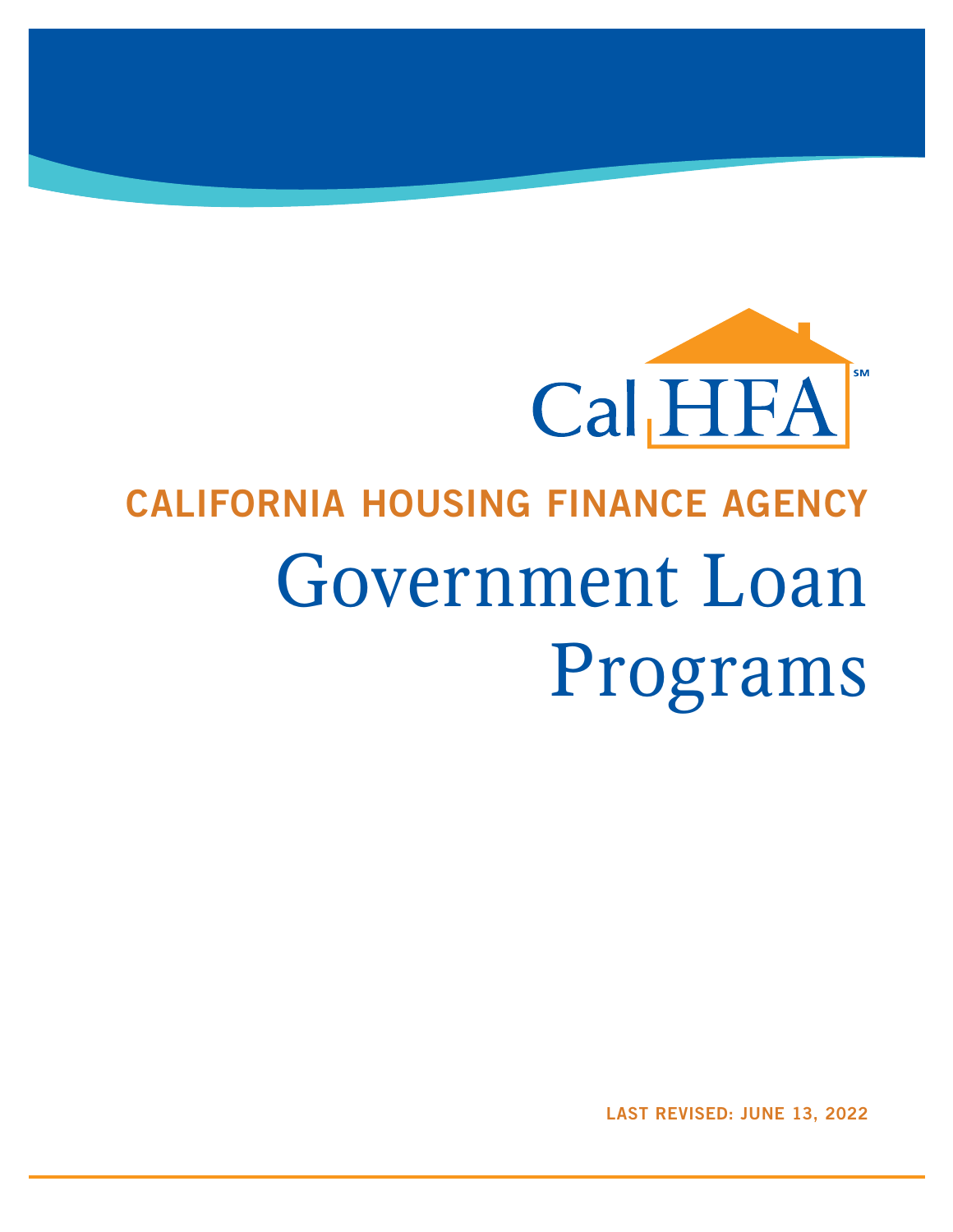# Table of Contents

| I. | <b>Eligibility</b>                                                                                                                                                                                                                                                                                 |                                                               | 1            |
|----|----------------------------------------------------------------------------------------------------------------------------------------------------------------------------------------------------------------------------------------------------------------------------------------------------|---------------------------------------------------------------|--------------|
|    | <b>Borrower Requirements</b><br>a.<br>b. Homebuyer Education<br>c. First-Time Homebuyer Definition<br>d. Owner Occupancy<br>e. Property Requirements                                                                                                                                               |                                                               | $\mathbf{2}$ |
|    | II. Underwriting & Compliance                                                                                                                                                                                                                                                                      |                                                               | 4            |
|    | Transaction type<br>a.<br>b.<br>Term<br>c. FHA Section of the ACT<br>d. LTV and CLTV<br>Maximum Loan Amount<br>e.<br>f.<br>Income Limits<br>Income Requirements<br>g.<br>h. Qualifying Ratios<br>Minimum Credit Score<br>İ.<br><b>Automated Underwriting</b><br>J.<br>k. Manual Underwriting<br>I. | Miscellaneous Lakeview Loan Servicing Underwriting Guidelines | 5<br>6<br>7  |
|    | III. Basic Home Protection Coverage                                                                                                                                                                                                                                                                |                                                               | 8            |
|    | a.                                                                                                                                                                                                                                                                                                 | Mandatory Home Warranty Insurance Coverage                    |              |
|    |                                                                                                                                                                                                                                                                                                    | IV. Subordinate Financing                                     |              |
|    | a. MyHome Assistance Program<br>c. Non-CalHFA Subordinate<br>d. Other Programs and Assistance                                                                                                                                                                                                      | b. CalHFA Zero Interest Programs (ZIP)                        | 9            |
| V. | <b>Fees</b>                                                                                                                                                                                                                                                                                        |                                                               | 9            |
|    | a.<br><b>Master Servicer Fees</b><br>b.                                                                                                                                                                                                                                                            | Lender Allowable Fees (Origination & Processing)              | 10           |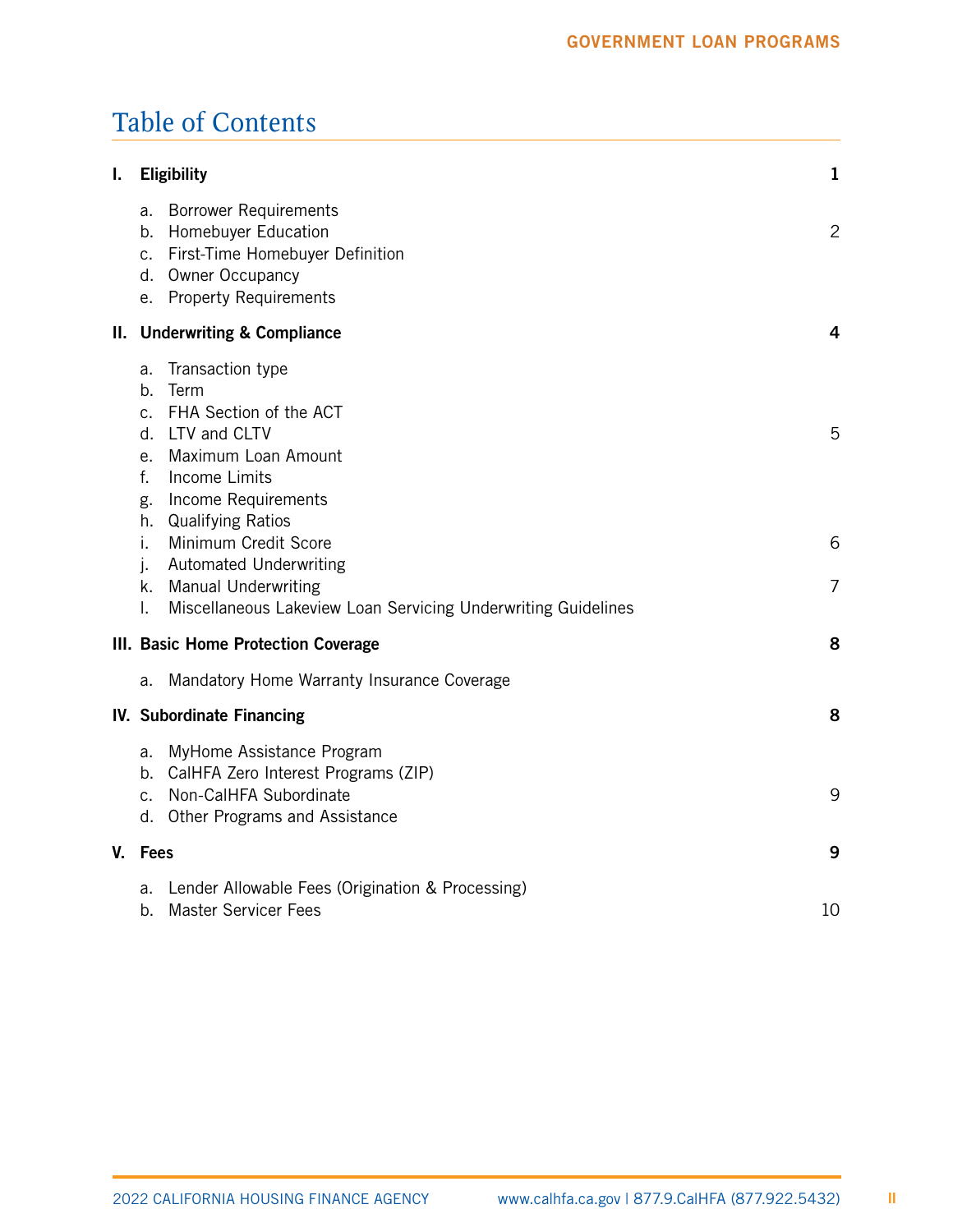# <span id="page-2-0"></span>CalPLUSSM FHA

FHA-Insured first mortgage combined with the CalHFA FHA Zero Interest Program (ZIP) for closing cost. This loan may be combined with the MyHome Assistance Program (MyHome).

# CalHFA FHA

FHA-Insured first mortgage. This loan may be combined with the MyHome Assistance Program (MyHome).

# CalHFA USDA

USDA Guaranteed first mortgage. This loan may be combined with the MyHome Assistance Program (MyHome).

# CalHFA VA

VA Guaranteed first mortgage. This loan may be combined with the MyHome Assistance Program (MyHome).

# **Eligibility**

#### Borrower Requirements

Each borrower must:

- Be either a citizen or other National of the United States, or a "Qualified Alien" as defined at 8 U.S.C. § 1641.
- Meet the credit, income, property and loan requirements detailed in this program handbook, as well as CalHFA's Lender Manual, the first mortgage investor, the CalHFA-approved lender, the mortgage insurer or guarantor and CalHFA's master servicer's requirements.
- Be a first-time homebuyer.

Exceptions to first-time homebuyer requirement:

- CalHFA FHA, CalHFA USDA or CalHFA VA first mortgage without any subordinate financing
- Borrowers utilizing FHA Section 184 Indian Home Loan Guarantee Program
- Borrowers utilizing FHA Section 203(h) program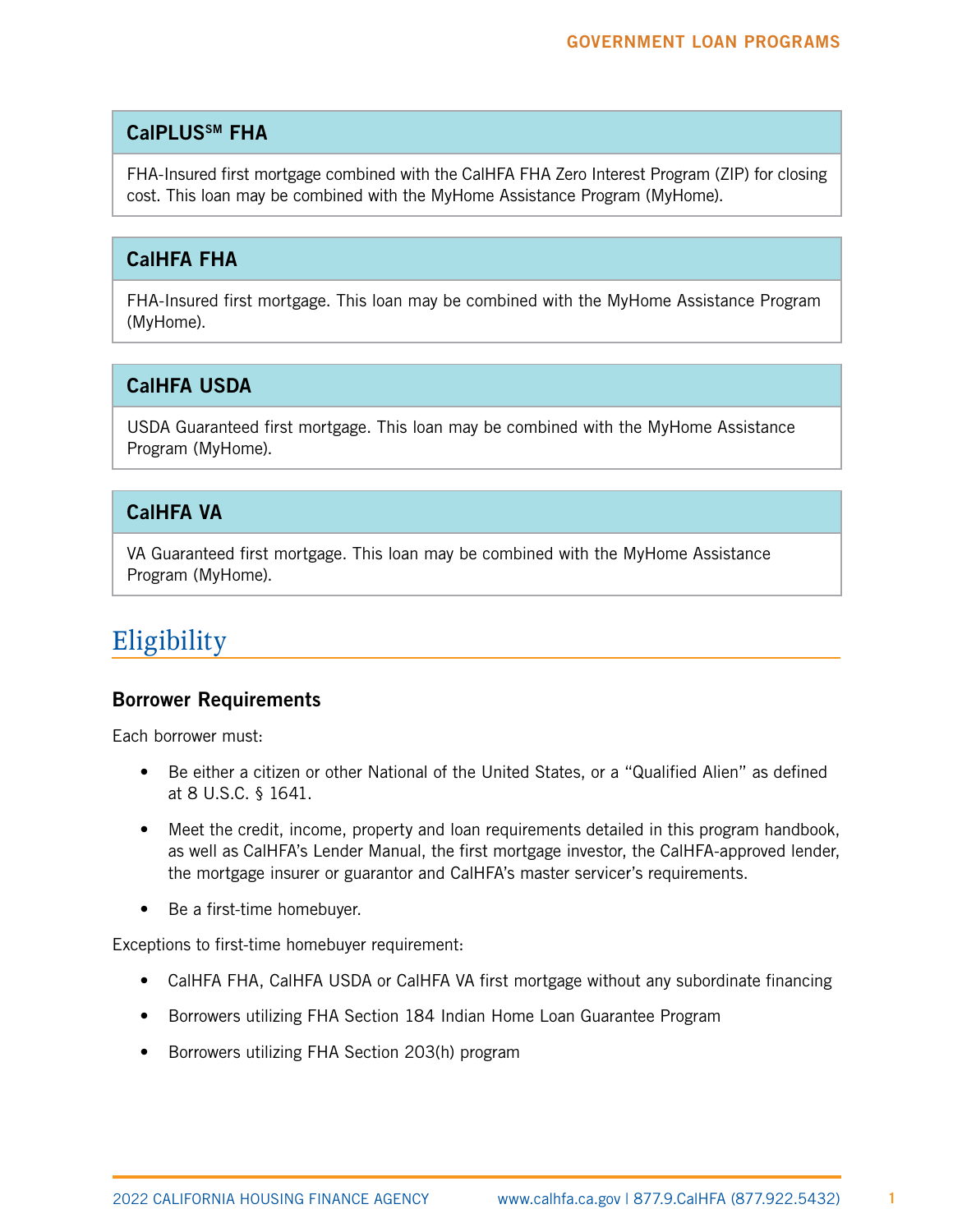## <span id="page-3-0"></span>Homebuyer Education

Homebuyer education and counseling is required for one occupying first-time homebuyer. Certificates are good for one-year. Homebuyer education and counseling is not required for nonfirst-time homebuyer(s).

- Online Homebuyer Education through [eHome™](https://calhfa.ehomeamerica.org/sponsor_user/sponsor_main)
- In Person or Virtual Live Homebuyer Education through [NeighborWorks America](http://www.nw.org/network/nwdata/homeownershipcenter.asp) or through one of the [HUD approved Housing Counseling Agencies](http://hud.gov/offices/hsg/sfh/hcc/hcs.cfm?weblistaction=summary)

#### First-Time Homebuyer Definition

- To qualify for a CalHFA Government loan program, all borrowers, including co-borrowers must reside in the home and meet the definition of a first-time homebuyer.
- A first-time homebuyer is defined as a borrower who has not had an ownership interest in any principal residence or resided in the home owned by a spouse during the previous three years.

#### Owner Occupancy

- All borrowers must occupy the property as their primary residence within sixty (60) days of closing
- Non-occupant co-borrowers are not allowed
- Non-occupant co-signors are not allowed

#### Property Requirements

- Eligible property types:
	- › Single-family, one-unit residence
		- » Accessory Dwelling Units (ADU), guest houses, "granny" units, and "in-law" quarters are eligible with the following parameters:
			- The property must be defined as a one-unit property
			- Multiple accessory units are not permitted
			- · Must meet investor guidelines and city/county zoning ordinances
			- · Per investor guidelines If rental income from the ADU is used for credit qualifying, CalHFA will also use the gross rental income for the compliance income calculation
- Condominium/PUDs must meet all investor and CalHFA's master servicer, Lakeview Loan Servicing's (LLS), guidelines
	- › FHA Single-Unit condominium project approval process is not allowed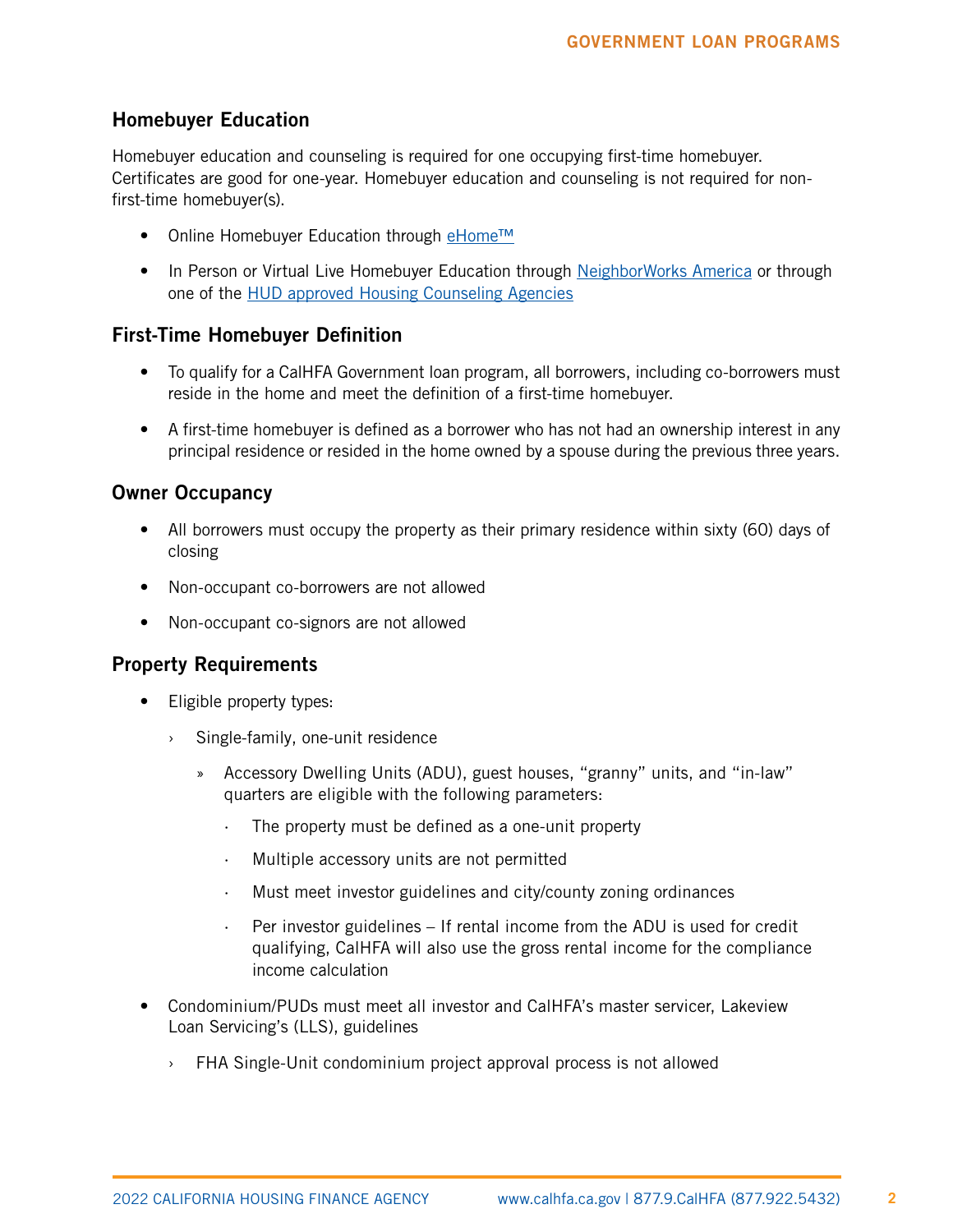#### • Manufactured Housing

| <b>Loan Program</b>      | <b>Manufactured Housing Permissions</b>                                                                                   |  |
|--------------------------|---------------------------------------------------------------------------------------------------------------------------|--|
|                          | Manufactured homes are permitted with the following parameters:                                                           |  |
|                          | Singlewide manufactured homes are not eligible                                                                            |  |
|                          | Manual Underwriting is not permitted on manufactured homes                                                                |  |
| CalPLUS FHA & CalHFA FHA | Minimum credit score: 660<br>٠                                                                                            |  |
|                          | Maximum DTI: 45.00%<br>٠                                                                                                  |  |
|                          | All manufactured homes must meet FHA 4000.1, master servicer and CalHFA loan<br>program requirements                      |  |
| CalHFA VA                | Manufactured homes are not permitted                                                                                      |  |
|                          | Manufactured homes are permitted with the following parameters:                                                           |  |
|                          | Maximum DTI: 45.00%                                                                                                       |  |
|                          | New Manufactured Homes (First Owner)<br>٠                                                                                 |  |
|                          | Singlewide manufactured homes are not eligible                                                                            |  |
| CalHFA USDA              | Leaseholds and Community Land Trusts are not eligible                                                                     |  |
|                          | Unit must not have ANY alterations or additions since construction in the factory<br>(e.g. decks, porches not allowed)    |  |
|                          | All manufactured homes must meet USDA 7 CFR 3550.73, master servicer and<br>$\bullet$<br>CalHFA loan program requirements |  |

- Leasehold Estates
	- › Not permitted with Manufactured Homes
	- › All Leasehold Estate documentation must be submitted to CalHFA's master servicer with purchase package for review and approval
- Properties must meet the requirements of the California Health and Safety Code
- Refer to the Lakeview program matrix for their Disaster Policy
	- › See [Lakeview Correspondent Lending website](https://www.mrn3.com/Client/bayview.asp) for details
- Escrow Holdbacks will be allowed for minor outstanding repairs not completed prior to loan closing
	- $\rightarrow$  The Property must be habitable and safe for occupancy at the time of loan closing
	- › Lenders and/or closing agent will be responsible for managing and disbursing holdbacks
	- › Lender must deliver loans that were originated in accordance with FHA, VA or USDA guidelines
	- › Please see Lakeview Loan Servicing website for required documents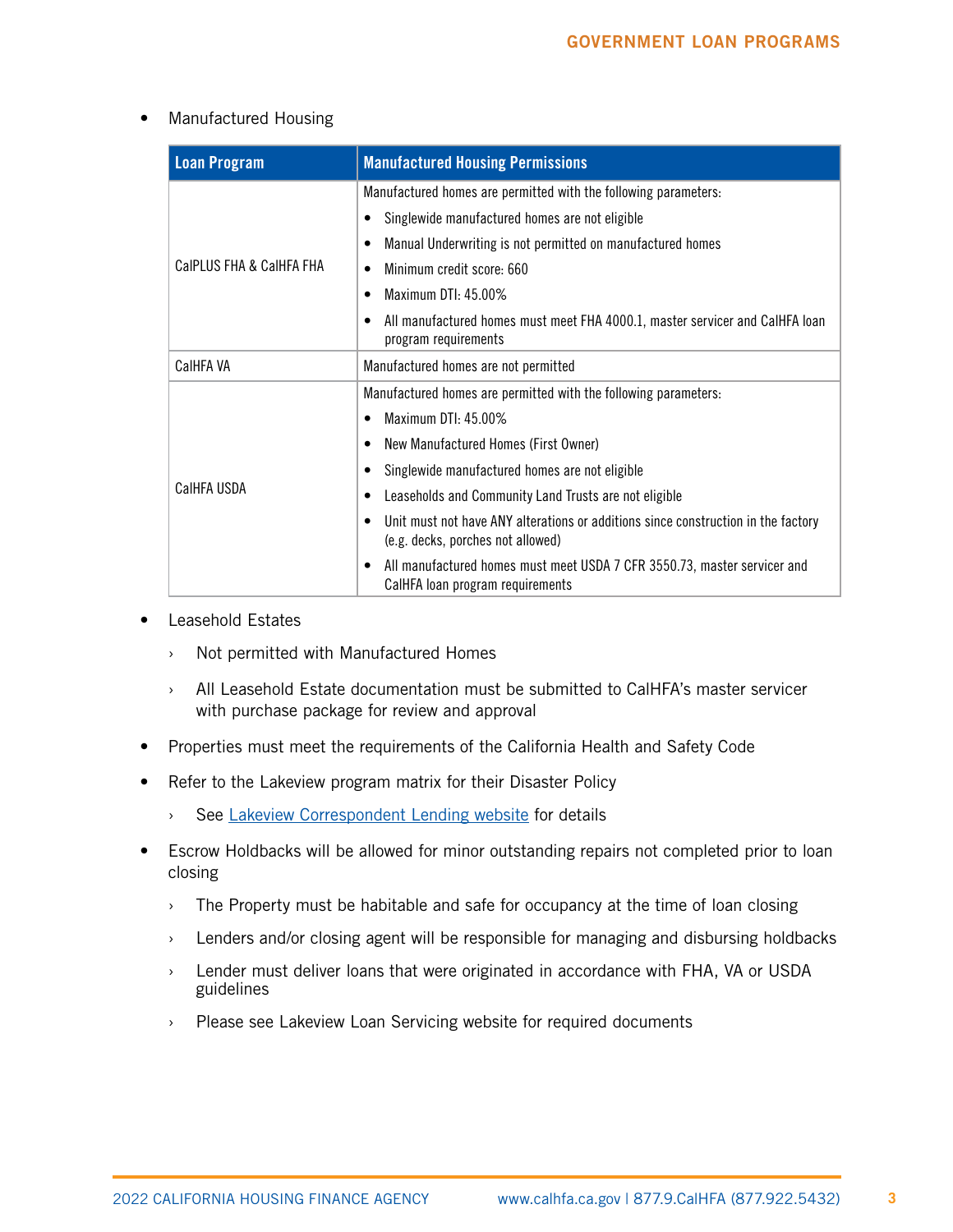# <span id="page-5-0"></span>Underwriting & Compliance

# Transaction type

Purchase transactions only

#### Term

Up to 30 years

# FHA Section of the ACT

CalHFA will accept the following FHA Sections of the ACT mortgage types on the CalPLUS FHA or the CalHFA FHA.

- 203(b) Home Mortgage
- Energy Efficient Mortgages (EEM)
- Limited 203(k)
- 184 Indian Home Loan Guarantee Program
	- › Cannot be combined with EEM or 203(k)
- 203(h) Mortgages to victims of a Presidentially Declared Major Disaster Area
	- › CalHFA FHA only
	- $\rightarrow$  Applications for mortgage insurance must be within one (1) year of the declaration
	- › Must have zero 30-day mortgage or rental late payments in 12 months prior to disaster
	- › Maximum DTI is 45.00%
		- » Current mortgage work-out payments must be included in DTI
	- › Purchase of undamaged homes only
		- » Reconstruction properties are not permitted
		- » Cannot be combined with 203(k)
		- » Manufactured Homes are not permitted
	- › Manual underwriting or downgrades are not permitted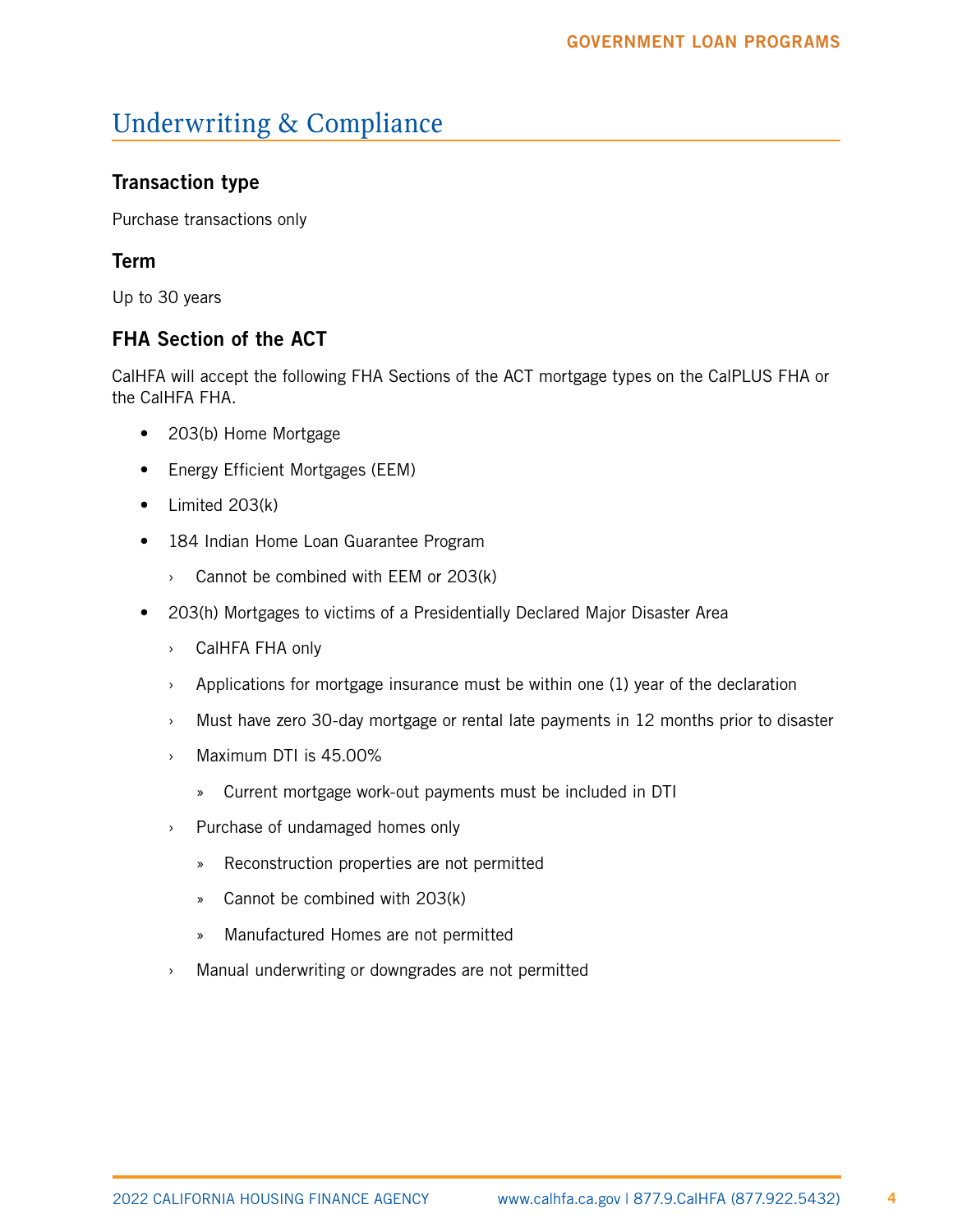# <span id="page-6-0"></span>LTV and CLTV

| Loan Program               | <b>LTV</b> | <b>CLTV</b> |
|----------------------------|------------|-------------|
| CalPLUS FHA and CalHFA FHA | 96.5%      | 105%        |
| <b>FHA 184</b>             | 97.75%     | 100%        |
| FHA 203(h)                 | 100%       | 105%        |
| CalHFA VA                  | 100%       | 105%        |
| <b>CalHFA USDA</b>         | 100%       | 105%        |

#### Maximum Loan Amount

The maximum first mortgage loan amount cannot exceed current applicable FHA, USDA or VA loan limits for the county in which the property is located.

- The maximum loan amount for a VA loan is The FHFA High-Cost Loan Limit
- All loans with a loan amount exceeding the current Federal Housing Finance Agency (FHFA) posted loan limits will be subject to an additional fee that is net funded at the time of purchase by CalHFA's master servicer. See [CalHFA rate sheet](http://www.calhfa.ca.gov/apps/rates/) for applicable fees.

# Income Limits

Income cannot exceed CalHFA [Income Limits](http://www.calhfa.ca.gov/homeownership/limits/income/income.pdf)

#### Income Requirements

Lenders are required to calculate income to qualify borrower(s) for loan approval using FHA, USDA and VA guidelines. CalHFA will use the lender's credit qualifying income to determine if the loan exceeds the maximum program income limit. Income not used by the lender for credit qualifying will not be used by CalHFA.

# Qualifying Ratios

The maximum total Debt-to-Income (DTI) ratio cannot exceed:

- 50.00%
	- › Credit Score ≥ 700
	- › No Manual Underwriting or Manual downgrades allowed
- 45.00%
	- › Credit Score 640-699
	- › No Manual Underwriting or Manual downgrades allowed
	- › Properties with Manufactured Homes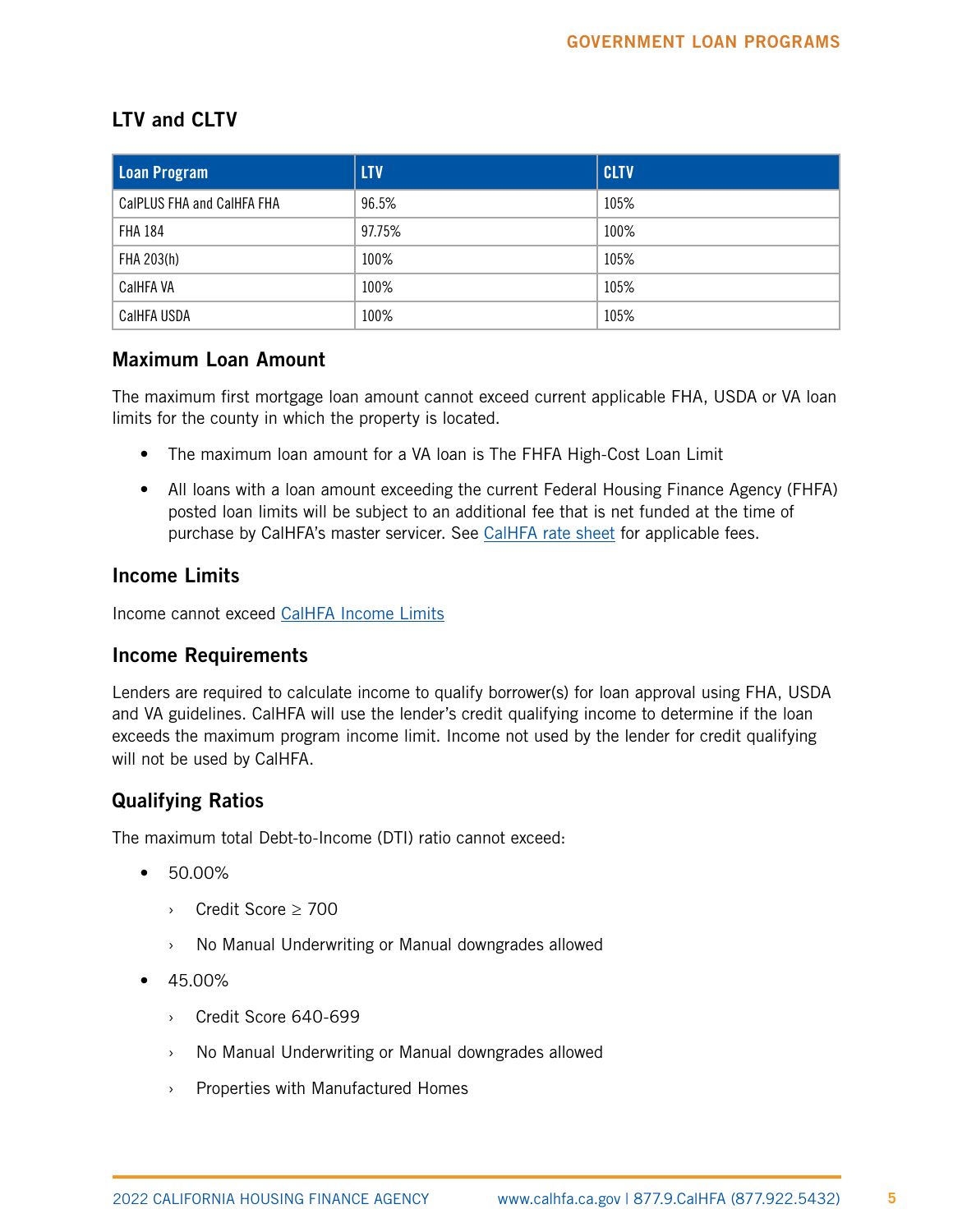- <span id="page-7-0"></span>• 43.00%
	- › Manual underwrite or Manual downgrade allowed

MCC may not be used for credit qualifying purposes.

#### Minimum Credit Score

- The minimum credit score is 640 for all Government loan programs
- Borrower(s) with no credit score are not permitted
- Non-traditional credit is not accepted
- CalHFA FHA or CalPLUS FHA must have a minimum credit score of 660 under the following scenarios:
	- › Manually underwritten loans
	- › Manufactured housing
- All borrowers must meet the minimum representative credit score requirement. The middle score of the lowest-scoring borrower should be used to determine eligibility
	- $\rightarrow$  If a tri-merged credit report is used, use the middle score
	- › If a merged credit report only returns two scores, use the lower score
	- › If a merged credit report only returns one score, that score must be used

#### Automated Underwriting

| Loan Program             | <b>Acceptable Automated Underwriting Systems</b>                                                                                                                                                                                                 |
|--------------------------|--------------------------------------------------------------------------------------------------------------------------------------------------------------------------------------------------------------------------------------------------|
| CalPLUS FHA & CalHFA FHA | All loans must be submitted through Fannie Mae's Desktop Underwriter® (DU®) and receive<br>an "Approve/Eligible", or Freddie Mac's Loan Prospect Advisor (LPA) and receive an "Accept"<br>recommendation. The FHA Scorecard option must be used. |
| <b>FHA 184</b>           | Manual Underwriting only. AUS is not allowed.                                                                                                                                                                                                    |
| CalHFA VA                | All loans must be submitted through Fannie Mae Desktop Underwriter (DU®) and receive<br>an "Approve/Eligible", Freddie Mac Loan Product Advisor (LPA®) and receive an "Accept"<br>recommendation.                                                |
| CalHFA USDA              | All loans must be submitted through Guaranteed Underwriting System (GUS). GUS Underwriting<br>Recommendation of Accept / Eligible only.                                                                                                          |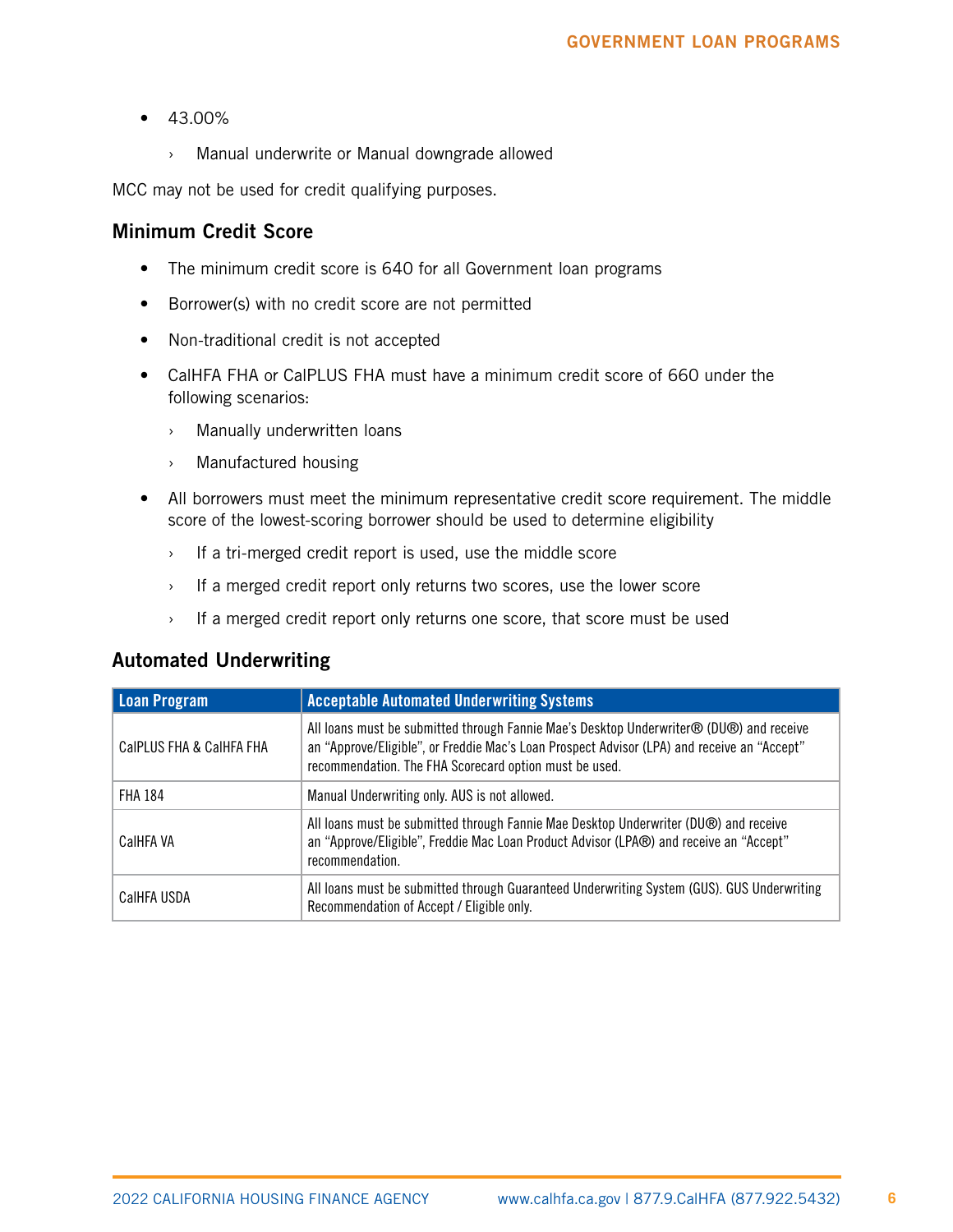# <span id="page-8-0"></span>Manual Underwriting

| <b>Loan Program</b>      | <b>Manual Underwriting</b>                                    |
|--------------------------|---------------------------------------------------------------|
|                          | Manual Underwriting is allowed with the following parameters: |
|                          | Maximum DTI Ratio cannot exceed 43.00%                        |
|                          | Minimum credit score: 660<br>٠                                |
| CalPLUS FHA & CalHFA FHA | Borrowers without a credit score are not permitted<br>٠       |
|                          | Must meet FHA requirements                                    |
|                          | Not permitted on Manufactured Homes                           |
|                          | Non-traditional credit is not allowed                         |
| <b>FHA 184</b>           | Manual Underwriting is required                               |
| FHA 203(h)               | Manual Underwriting or downgrades are not allowed             |
| CalHFA VA                | Manual Underwriting is not allowed                            |
| CaIHFA USDA              | Manual Underwriting is not allowed                            |

# Miscellaneous Lakeview Loan Servicing Underwriting Guidelines

- Credit and property underwriting are the responsibility of the CalHFA approved lender
- Lakeview Loan Servicing will not purchase high cost loans
- Underwriters should:
	- › Make sound credit decisions
	- › Assure data integrity
	- $\rightarrow$  Include all necessary documents in support of the underwriting decision
- Non-arm's length transactions must be fully disclosed
- Appraiser must meet all master servicer guidelines, see Lakeview Correspondent Lending [website](https://www.mrn3.com/Client/bayview.asp) for details
	- › UCDP submission Summary Reports from both Fannie Mae and Freddie Mac are required. Lakeview Loan Servicing will not purchase any loan that includes the recently added proprietary messages that indicate 100% of the loans submitted with appraisals from an identified appraiser will be reviewed or Fannie Mae will not accept appraisals from an identified appraiser
- 2-1 temporary buydowns are permitted as per FHA, VA, USDA and master servicer guidelines
	- › Loan must be credit qualified at Note rate

All loans are subject to audit by both CalHFA and Lakeview Loan Servicing.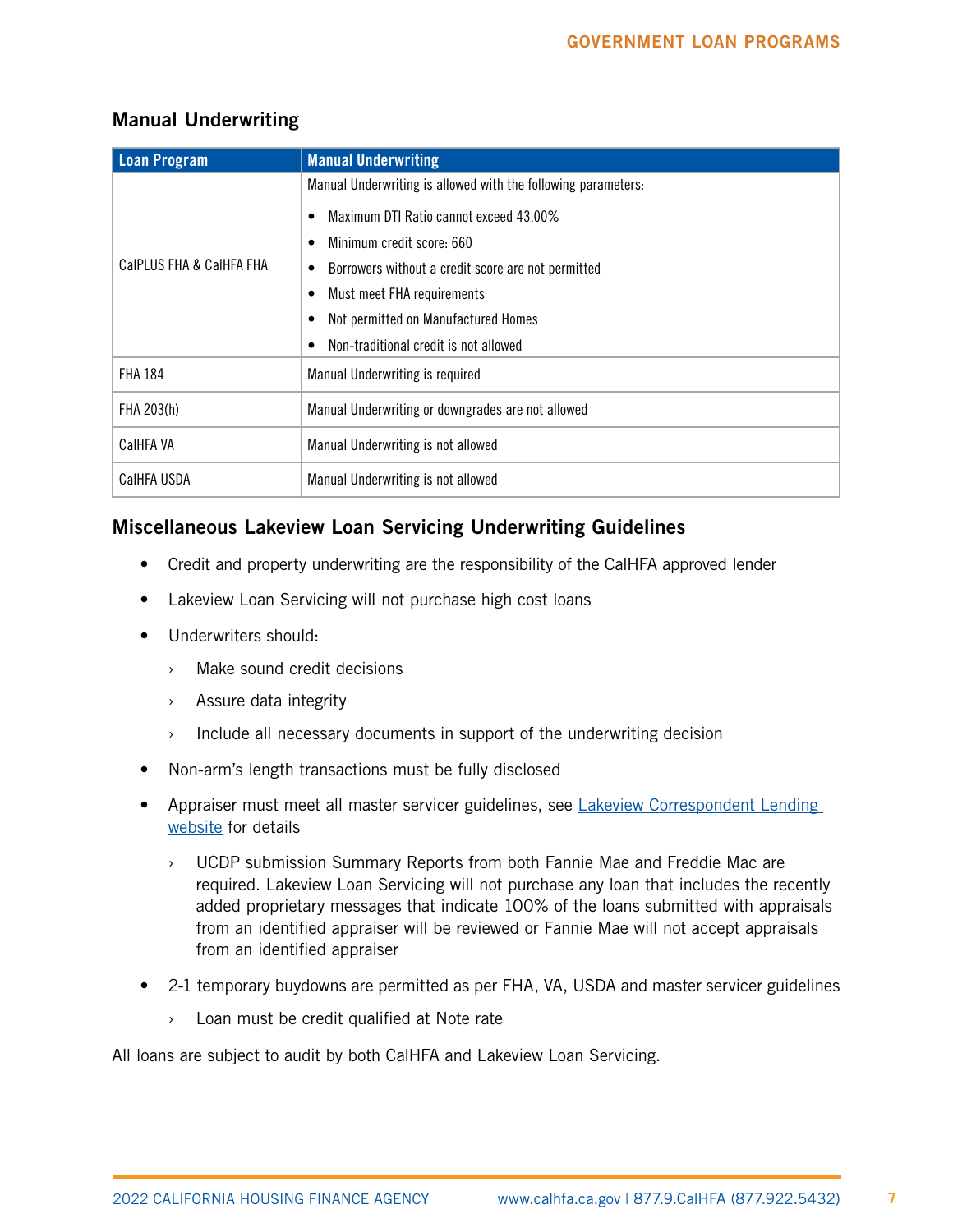# <span id="page-9-0"></span>Basic Home Protection Coverage

## Mandatory Home Warranty Insurance Coverage

CalHFA requires that all first-time homebuyer(s) obtain a one-year home warranty protection policy

- Exception to Home Warranty:
	- › Borrower(s) purchasing a new construction property
	- › Borrower(s) are not first-time homebuyers and are not using MyHome
- The Home Warranty must cover the following items:
	- › Water Heater(s)
	- › Air Conditioning
	- › Heating
	- › Oven/Stove/Range
- Home Warranty must be disclosed on Final Closing Disclosure or copy of warranty coverage will be required

# Subordinate Financing

#### MyHome Assistance Program

- Must be a first-time home buyer
- May be used for closing cost and/or down payment assistance
- Cannot be used for debt payoff
- Must be recorded in Second Lien Position
- For full MyHome underwriting guidelines and details see the [MyHome Program Handbook](http://www.calhfa.ca.gov/homeownership/programs/myhome.pdf)

#### CalHFA Zero Interest Programs (ZIP)

- Can only be used with CalPLUS FHA
- Must be a first-time home buyer
- Can only be used for closing costs
- Cannot be used for down payment or debt payoff
	- › Any excess ZIP funds must be applied as a principal reduction
- Zero interest rate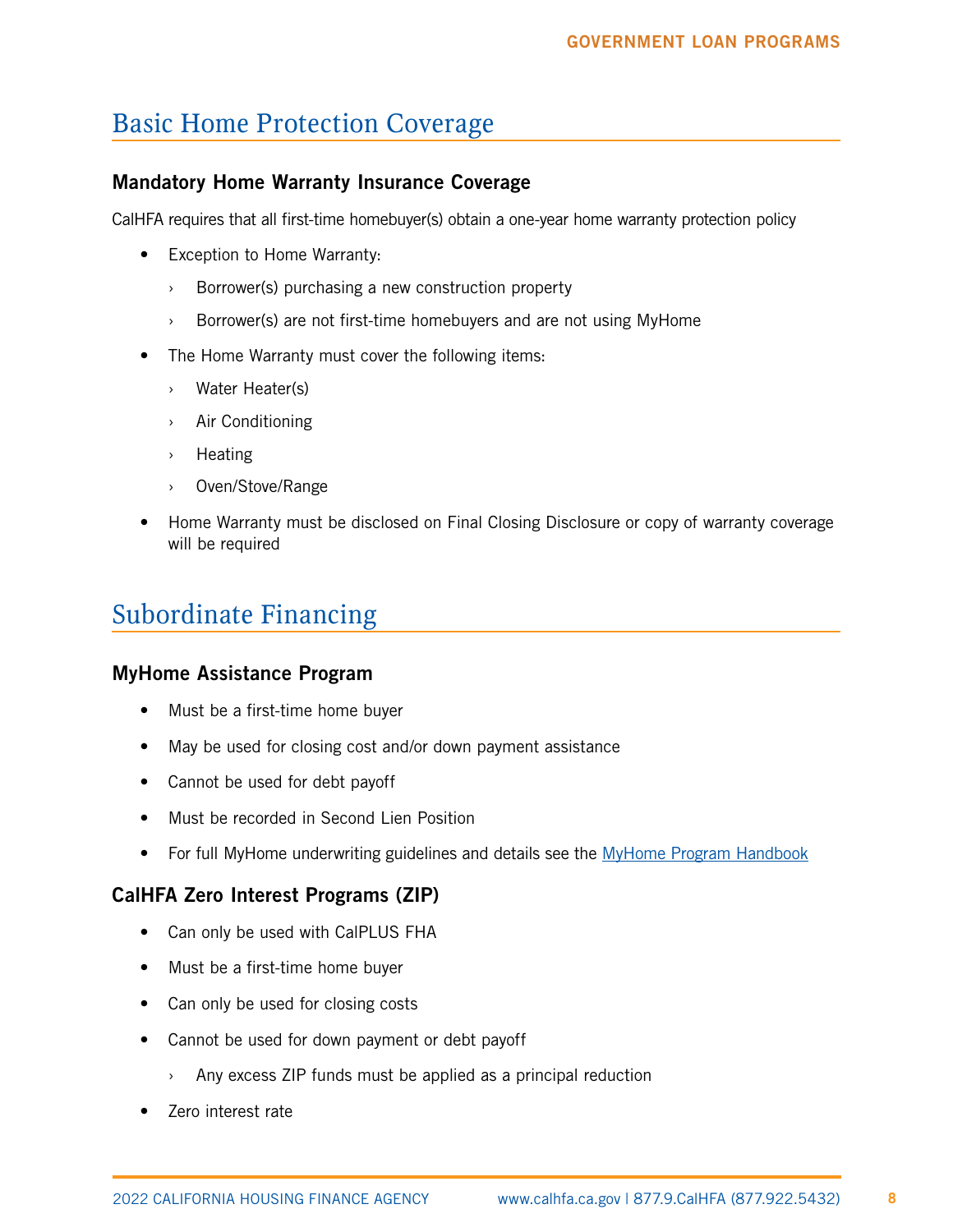- <span id="page-10-0"></span>• Term matches the term of the first mortgage.
- Payments on the ZIP is deferred for the life of the CalPLUS FHA first mortgage
- The maximum ZIP loan amount options are based on [daily rate sheet pricing](https://www.calhfa.ca.gov/apps/rates/)
	- Either 2.00% or 3.00% of the CalPLUS FHA first mortgage loan amount

ZIP must be in second position or may be in third position when combined with the MyHome Assistance Program only

- Repayment of the principal on the ZIP loan shall be due and payable at the earliest of the following events:
	- › Transfer of title
	- › Payoff or refinance of the CalPLUS FHA first mortgage
	- › Formal filing and recording of a Notice of Default (unless rescinded)

#### Non-CalHFA Subordinate

This program may be layered with non-CalHFA down payment and/or closing costs assistance subordinate loans per individual first mortgage guidelines.

- The maximum CLTV must meet CalHFA requirements
- In the case of conflicting guidelines, the lender must follow the more restrictive
- Must be recorded in subordinate lien position to CalHFA Subordinate Financing

#### Other Programs and Assistance

This program may be layered with a Mortgage Credit Certificate (MCC). The MCC credit may not be used for credit qualifying purposes.

# Fees

- Lenders will earn a 1.00% Service Release Premium to release servicing to Lakeview Loan Servicing at time of purchase
- Lakeview Loan Servicing will purchase loans directly from lender on a daily basis

#### Lender Allowable Fees (Origination & Processing)

- Customary lender origination fees not to exceed the greater of 3% of the loan amount or \$3,000
- Other customary third party fees such as credit report fee, appraisal fee, insurance fee or similar settlement or financing cost
- Lender may charge a maximum total processing fee of no more than \$50 on ZIP loan
- In all cases the lender must meet federal and California lending laws regarding fees and charges